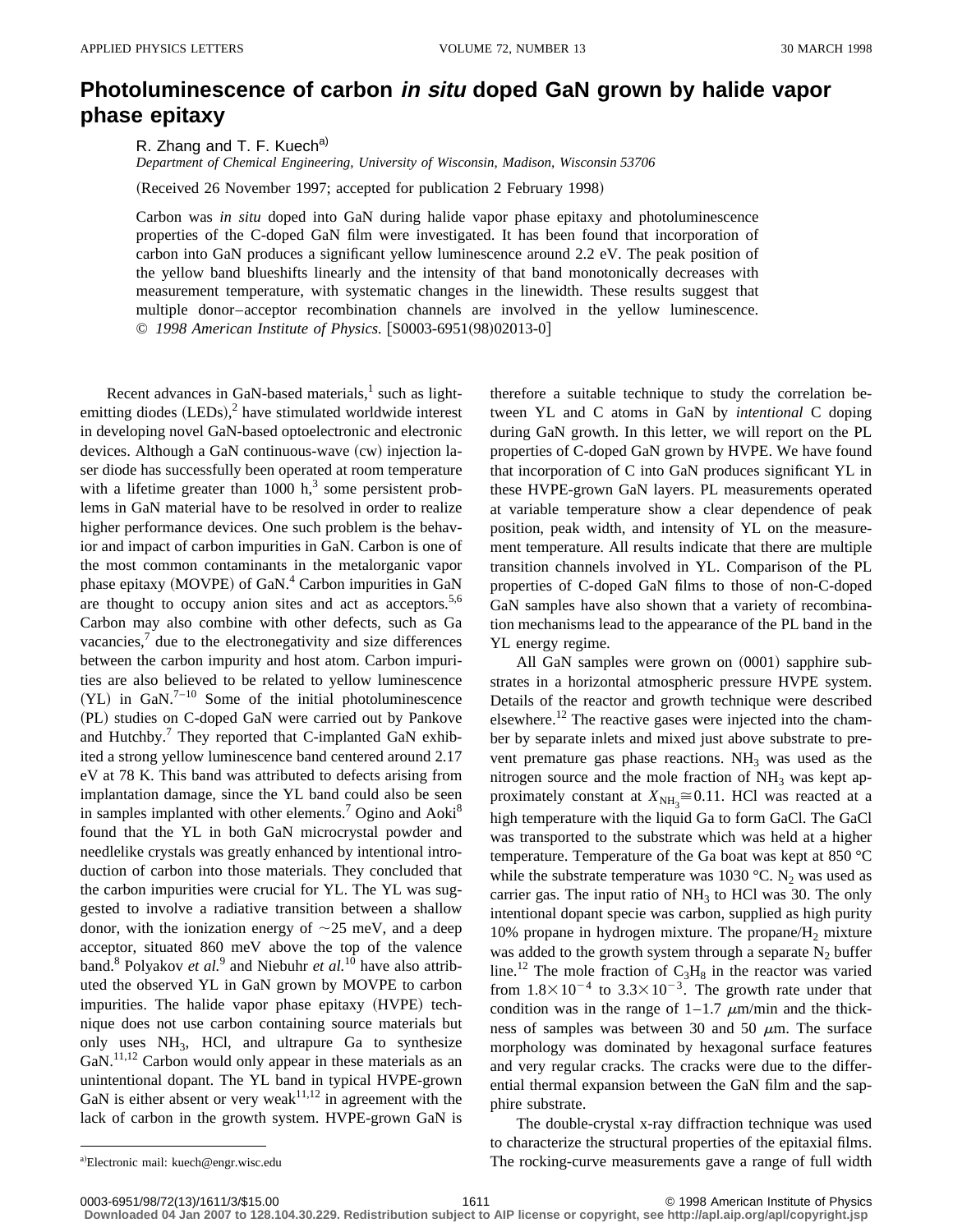

FIG. 1. PL spectrum of intentionally C-doped GaN film on  $(0001)$  sapphire substrate grown by HVPE. The measurement was operated at 11.5 K and under  $2.5 \text{ W/cm}^2$  excitation of the 325 nm line of a HeCd laser. The FWHM of the BE band is  $\sim$ 7.4 meV. The C-induced YL band is identified, but reduced by a factor of  $100\times$  when compared to the BE band. FIG. 2. PL spectra of HVPE-grown C-doped GaN at various measurement

half maximum (FWHM) from 495 to 869 arcsec. All samples were *n* type.

The C doping efficiency was studied through the use of secondary ion mass spectroscopy (SIMS). Two samples have been tested and compared. One sample was grown by the  $NH_{3}$ – GaCl–N<sub>2</sub> system, while another was grown with the addition of 15 sccm  $C_3H_8/H_2$  into the system (named sample A hereafter). The unintentionally doped sample had a measured carbon concentration that was  $\leq 2 \times 10^{16}$ , which is at the detection limit of the SIMS measurement for carbon. The presence of a propane mole fraction of  $X_{\text{C}_3\text{H}_8} = 1.8 \times 10^{-4}$ lead to a rapid increase in the carbon content up to a measured value of  $5 \times 10^{18}$  cm<sup>-3</sup>. The room-temperature Hall measurement on this sample gave an electron concentration of  $4 \times 10^{18}$  cm<sup>-3</sup>. This result indicates that although carbon is considered to be an acceptor, there is continued compensation of the incorporated carbon by the generation or incorporation of additional shallow donors. These shallow donors continue to dominate the electrical properties of the GaN film. The measured room-temperature Hall mobility of that sample was 90 cm<sup>2</sup>  $V^{-1}$  s<sup>-1</sup>.

Photoluminescence was employed to study the optical properties of GaN samples. The PL was excited by the 325 nm line of a HeCd laser and the excitation power intensity was 2.5 W/cm<sup>2</sup>. All C-doped samples showed both sharp band edge (BE) luminescence and the YL band at both low and room temperature. A typical low-temperature PL spectrum, where the measurement temperature was 11.5 K, of sample A is presented in Fig. 1. In that figure, the two major luminescence bands are shown with the BE band being most prominent. The FWHM of the BE peak at that temperature is 7.4 meV for this intentionally C-doped GaN sample. There are several individual bound exciton and free exciton peaks contained within our BE peak.<sup>13</sup> At very low measurement temperatures, such as 11.5 K in Fig. 1, the principal contribution to the BE peak should be due to excitons bound to the donors attributed to the *n*-type background doping. At a much lower emission intensity, a broad luminescence band around 560 nm emerges. The intensity of this YL band is two orders less than that of the BE band under our measurement conditions. This intensity difference is associated with the reduced concentration of defects, relative to MOVPE and



temperatures over the energy ranges of  $3.1-3.54$  eV (a) and  $1.75-3.1$  eV (b). The peak position, FWHM and intensity of the BE band change dramatically from 20 to 300 K  $(a)$  while those of the YL band change very little over the same temperature range (b).

other techniques grown materials, responsible for the YL band.

Figures  $2(a)$  and  $2(b)$  display PL spectra of sample A determined over the temperature range of 20–300 K for the energy ranges of 3.1–3.54 eV and 1.75–3.1 eV, respectively. In Fig.  $2(a)$ , the BE peak becomes broader and less intense, and the energy position of that peak shifts to low energy side as temperature increases, similar to other results reported in the literature.<sup>13</sup> At  $T=20$  K, the BE peak is located at 3.4862 eV with the FWHM of 9.8 meV. At  $T=300$  K, the BE band moves to 3.4254 eV and the FWHM becomes 53.5 meV. The intensity of the BE luminescence decreases by a factor of about 100 from 20 K to room temperature. It can also be seen from Fig.  $2(a)$  that another wide emission band centered around 3.35–3.4 eV becomes visible and comparable to the BE band when the temperature is increased from 20 to 300 K.

The intensity and peak position of the YL bands in Fig.  $2(b)$  are less temperature dependent than the BE band shown in Fig.  $2(a)$ . From 20 to 300 K, the intensity of the YL only decreases by half while the peak position shifts  $\sim$ 25 meV. The FWHM of the YL band changes very little from about 0.49 eV at 20 K to 0.475 eV at 300 K. All parameters of the YL band are summarized in Fig. 3. The change in the YL peak position can be well described by a linear law,  $\Delta E$  $=1.08kT$ , which agrees well with the configuration coordinate  $(CC)$  model for donor–acceptor pair recombination.<sup>14</sup> The proportionality factor of 1.08 is, however, almost half of that calculated from data in Ref. 8. The YL band peak position presented here is also substantially different from that reported by Ogino and Aoki, $8$  where the YL peak shifts to a lower energy due to a combining effect of both the temperature dependence of the energy gap and the linear shift expected in the CC model as the measurement temperature increased. These results indicate that the shallow states involved in the YL transition in the HVPE-grown GaN layers are less influenced by the temperature-induced change of the band edge.

The intensity of the YL band in the GaN:C films de-**Downloaded 04 Jan 2007 to 128.104.30.229. Redistribution subject to AIP license or copyright, see http://apl.aip.org/apl/copyright.jsp**